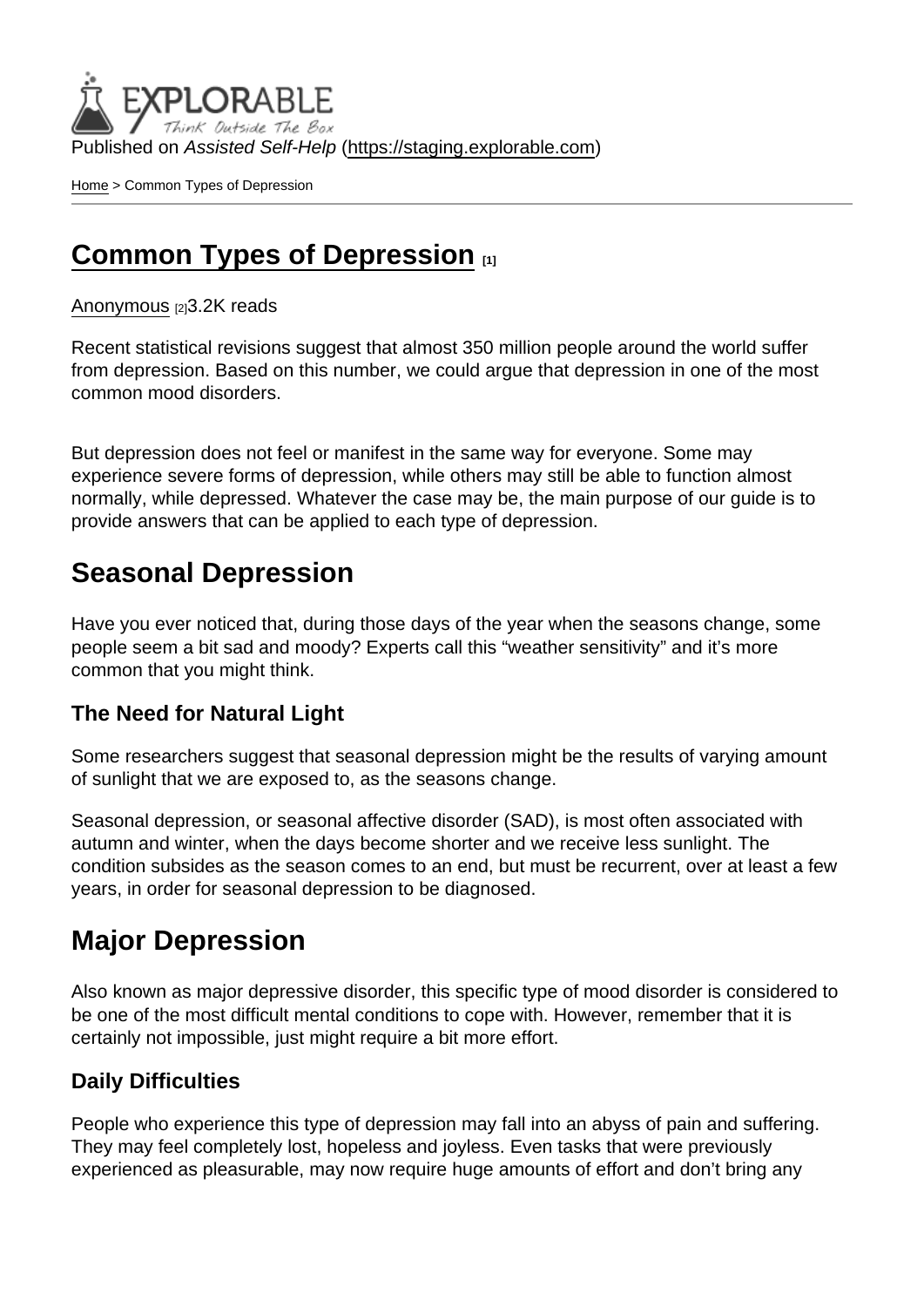gratification.

Simple chores, such as washing the dishes, shopping for groceries, etc. may feel like Herculean tasks. Perhaps the worst of all is how difficult it is to gather energy, in order to seek the necessary help.

In such extreme cases, help usually comes from friends and family members. They are the ones who make the calls and arrange meetings with specialists. The good news is that, despite its severity, major depression is both treatable and manageable.

## **Postpartum Depression**

Postpartum depression is common among women who have recently given birth. Doctors and nurses are usually the first to notice sudden changes in the mother's behavior. From a certain point of view, it's absolutely normal to get depressed. Children are a huge responsibility and raising one can be a bit intimidating.

### **Why Does It Occur?**

Many women, who experience postpartum depression, may be afraid they won't be able to take care of their newborn child or that they will not connect with the baby, the way a mother is "supposed to".

It's a constant state of worry, mixed in with self-doubt and a pessimistic attitudes toward the future. However, this time of depression is highly preventable and treatable.

### **What Can You Do?**

As a future parent, you just have to openly discuss these issues before having a child and would benefit from visiting a therapist, to help you adjust to the idea.

Even if you already have postpartum depression, it is important to understand that you can cope with it, as long as you are willing to speak about it, as well as seek the help of your support system and a psychologist. It is important to act upon postpartum depression as soon as possible, so that you can provide proper care for your baby.

# **Situational Depression**

Also referred to as adjustment disorder, this is one of the most common types of depression. It's usually the result of an extremely stressful life-event, or a series of events, that leads to substantial changes in one's life.

Situational depression may occur in circumstances, such as moving to a different place, retiring, a divorce, death in the family, and other drastic changes.

### **Focus on Your Perceptions**

However, remember that it is not objective reality that hurts us, but rather the way we interpret it. It's all about personal reactions and subjective opinions. Some of us are completely